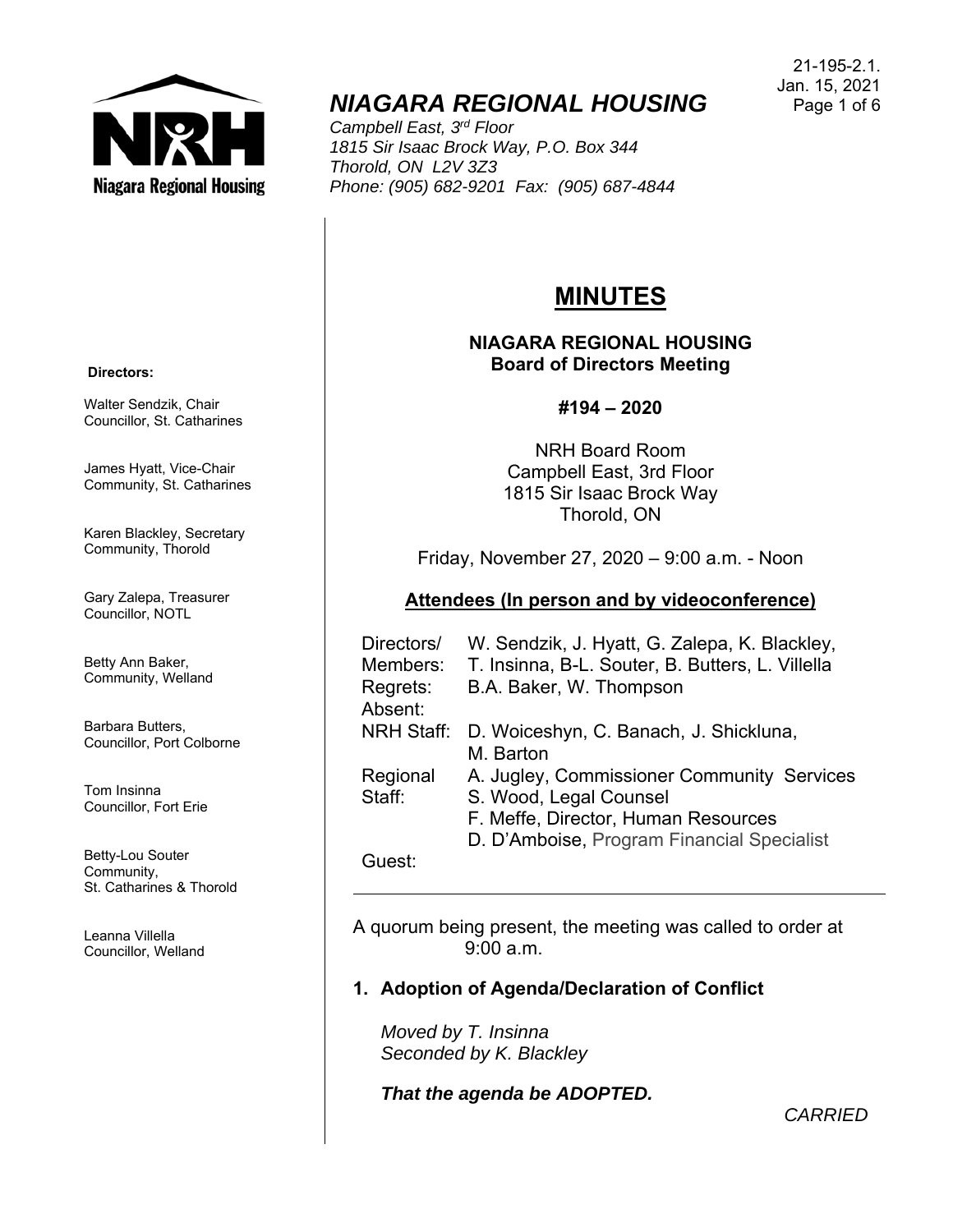The Chair welcomed all to the meeting and the roll call was given. It was noted that B-L. Souter may be late joining the meeting.

The Chair declared a conflict of interest with Item 2.12., Correspondence from the City of St. Catharines.

## **2. Consent Items**

*Moved by J. Hyatt Seconded by G. Zalepa* 

*That the following items be RECEIVED and/or APPROVED as stated:* 

- *2.1. Minutes of the October 23, 2020 Meeting 20-194-2.1. be APPROVED.*
- *2.2. Development Updates Hawkins St. Project* 
	- *2.2.1. Budget Snapshot as of October 31, 2020 20-194-2.2.1. be RECEIVED for information.*
	- *2.2.2. Development Report #12 20-194-2.2.2. be RECEIVED for information.*
- *2.3. Development Committee Meeting Minutes 20-194-2.3. be RECEIVED for information.*
- *2.4. Tenant Advisory Committee Meeting Minutes 20-194-2.4. be RECEIVED for information.*
- *2.5. Eligibility Review Officer Update 20-194-2.5. be RECEIVED for information.*
- *2.6. Third Quarter Report 20-194-2.6. be RECEIVED for information.*
- *2.7. Provider Advisory Committee Meeting Minutes 20-194-2.7. be RECEIVED for information*
- *2.8. Ten-Year NRH Reserves Forecast 20-194- 2.8. be RECEIVED for information.*
- *2.9. Investments Summary Memo 20-194-2.9. be RECEIVED for information.*
- *2.10. Operating Results and Forecast September 2020 20-194-2.10. be RECEIVED for information.*
- *2.11. Proposed 2021 Board Meeting Schedule 20-194-2.11. be APPROVED.*
- *2.12. Correspondence from City of St. Catharines 20-194-2.12. be RECEIVED for information.*

*CARRIED*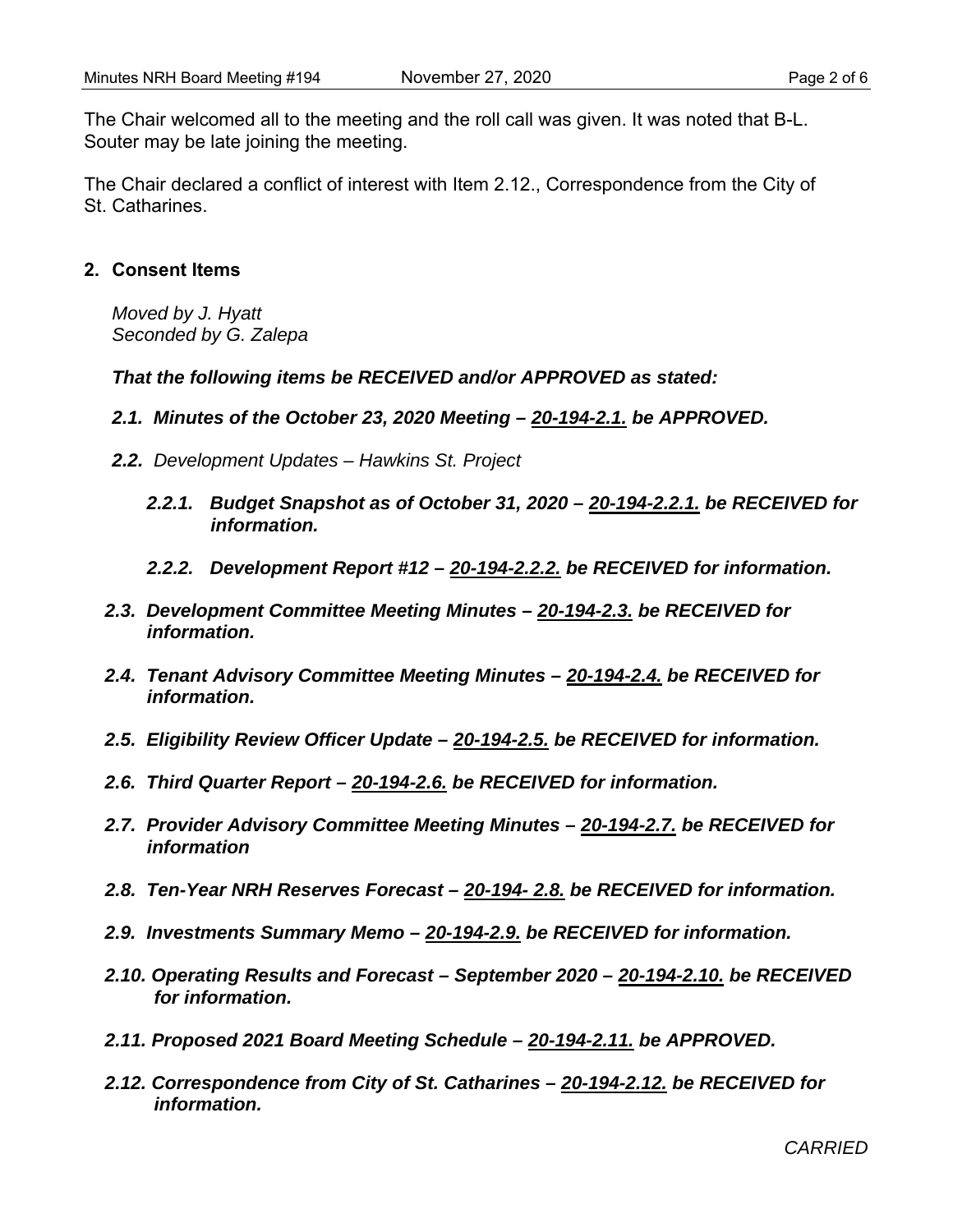#### **3. Discussion Items**

3.1. COVID-19 Update

D. Woiceshyn advised the Board that W. Thompson is continuing to work on programming for the communities, and more unit maintenance is being completed.

B-L. Souter arrived at the meeting.

The Chair called on the Board and NRH for ideas and assistance to support the communities.

D. Woiceshyn spoke about difficulties staff are facing and support provided by their managers.

*Moved by G. Zalepa Seconded by B. Butters* 

## *That the Niagara Regional Housing Board of Directors RECEIVES the COVID-19 Update report for information.*

#### *CARRIED*

3.2. Master Plan Update

C. Banach announced that the RFP for the Master Plan was awarded to Colliers.

 C. Banach will forward the minutes from the meetings with Colliers to T. Insinna and J. Hyatt, and present a quarterly report to the Board.

*Moved by J. Hyatt Seconded by G. Zalepa* 

#### *That the Niagara Regional Housing Board of Directors RECEIVES the verbal report Master Plan Update for information.*

*CARRIED* 

3.3. New Development Strategies and Funding Opportunities

 C. Banach provided an update to the report presented to the Board in July. Mr. Banach stated the need to hire an additional Project Manager for the Niagara Falls build and the increasing initiatives coming forward.

 Discussion took place regarding having dialogue with the development community for assistance.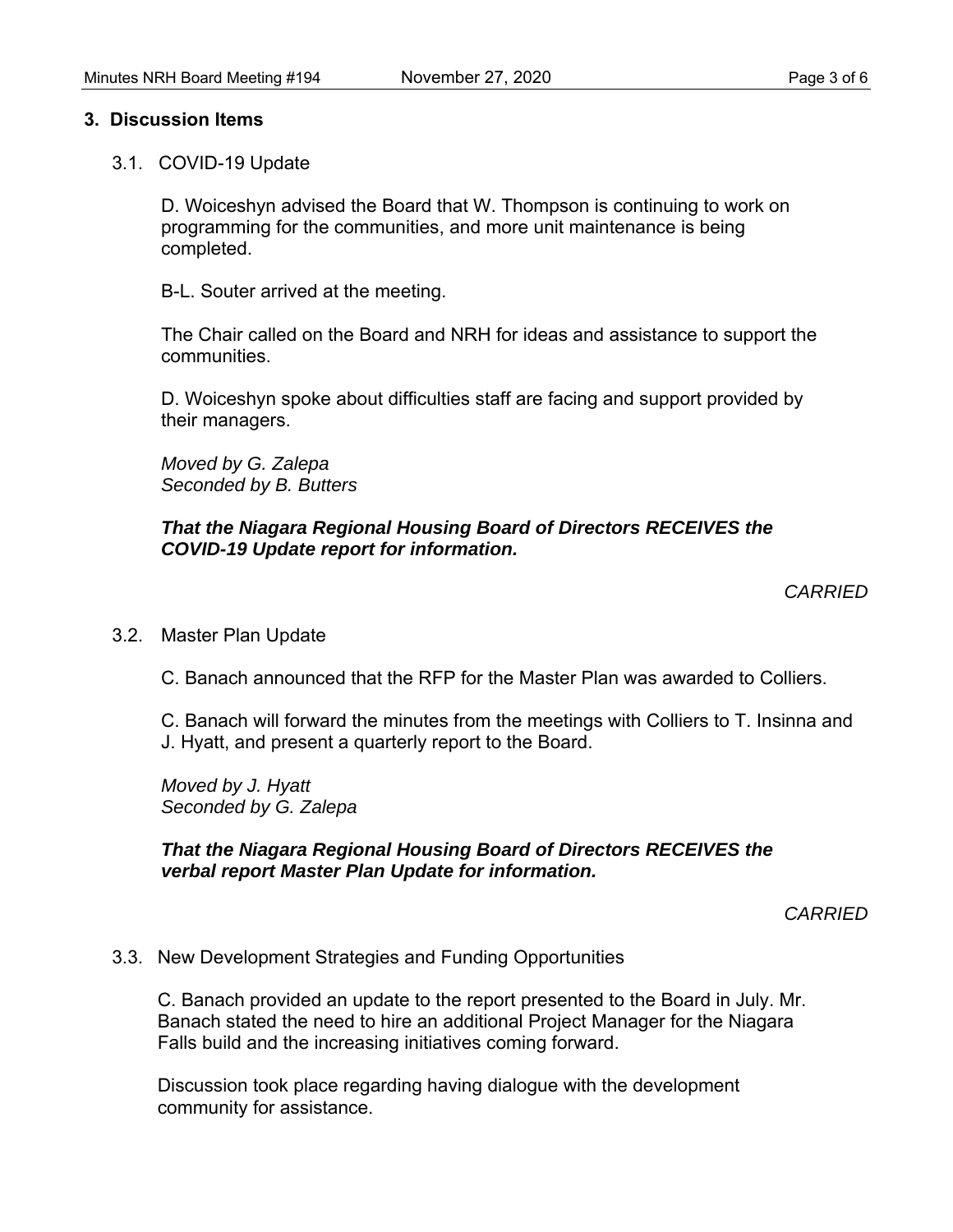The Chair requested exploration of potential opportunities.

*Moved by L. Villella Seconded by T. Insinna* 

# *That the Niagara Regional Housing Board of Directors RECEIVES the New Development Strategies and Funding Opportunities report for information.*

*CARRIED* 

3.4. Property Tax Exemption Summary

 D. D'Amboise outlined the highlights from report CSD 36-2016, which detailed a similar analysis that took place in 2016 through 2018 regarding exempting NRH properties from property taxes.

The impact from this exemption would result in a residential tax rate increase in the municipalities with the most NRH owned properties, and highlight concerns in setting precedent with exempting affordable housing in Ontario.

Mr. D'Amboise recommended utilizing the Affordable Housing Master Plan for 2021 to inform a 2022 budget increase request for NRH, which would result in a similar impact on residential tax rates without the need to designate the properties as Municipal Capital Facilities or set precedent.

The Chair requested an examination be made of properties that provide more than residential services, e.g. the Niagara Falls Bridge housing initiative, as part of the Affordable Housing Master Plan.

*Moved by T. Insinna Seconded by K. Blackley* 

## *That the Niagara Regional Housing Board of Directors RECEIVES the Property Tax Exemption Summary report for information.*

*CARRIED* 

## 3.5. Rent Supplement Rental Stock

J. Shickluna informed the Board of the difficulty of maintaining current landlords and provided an overview of the objectives for rent supplement.

A. Jugley advised of Provincial funds available commencing December 1, 2020, as per an extension of the Housing Stability Plan. Information will be forwarded to the housing providers and the communities.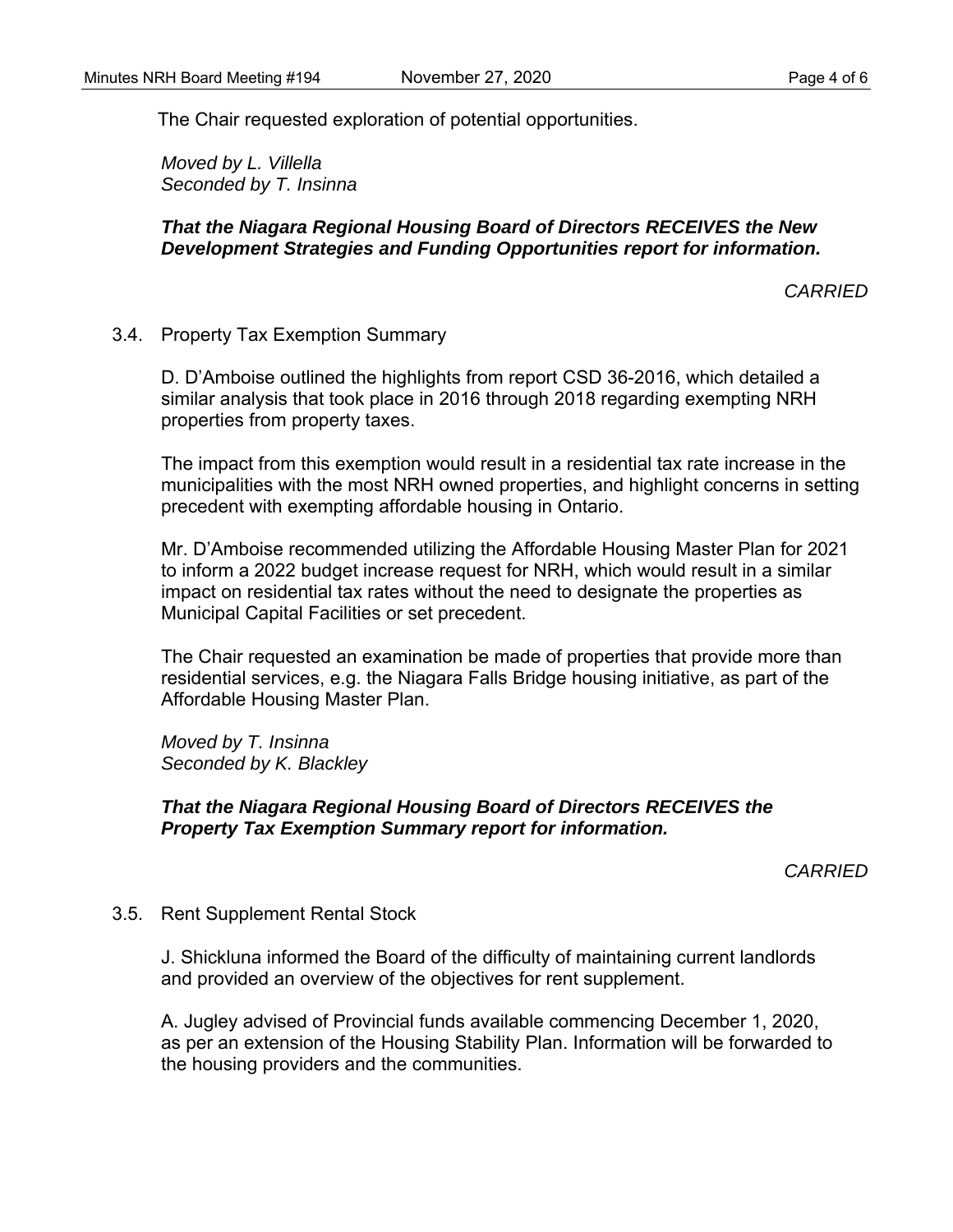*Moved by B. Butters Seconded by G. Zalepa* 

*That the Niagara Regional Housing Board of Directors RECEIVES the Rent Supplement Rental Stock report for information.* 

*CARRIED* 

## **4. Other Business**

J. Hyatt announced that he has joined the Board of Directors of Gateway Residential & Community Support Services.

### **5. Closed Session**

With the exception of D. Woiceshyn, A. Jugley, S. Wood, F. Meffe and M. Barton, all staff left the meeting.

*Moved by J. Hyatt Seconded by T. Insinna* 

#### *That the Niagara Regional Housing Board of Directors MOVE INTO Closed Session to receive information of a confidential nature pertaining to Labour Relations.*

*CARRIED* 

Board resolved into closed session at 10:08 a.m.

*Moved by T. Insinna Seconded by J. Hyatt* 

*That the Niagara Regional Housing Board of Directors RISE with the report.* 

*CARRIED* 

Board reconvened in open session at 11:22 a.m.

The Chair thanked everyone for their efforts and offered best wishes for the holidays, and asked that a message be sent to staff conveying appreciation and holiday cheer from the Board.